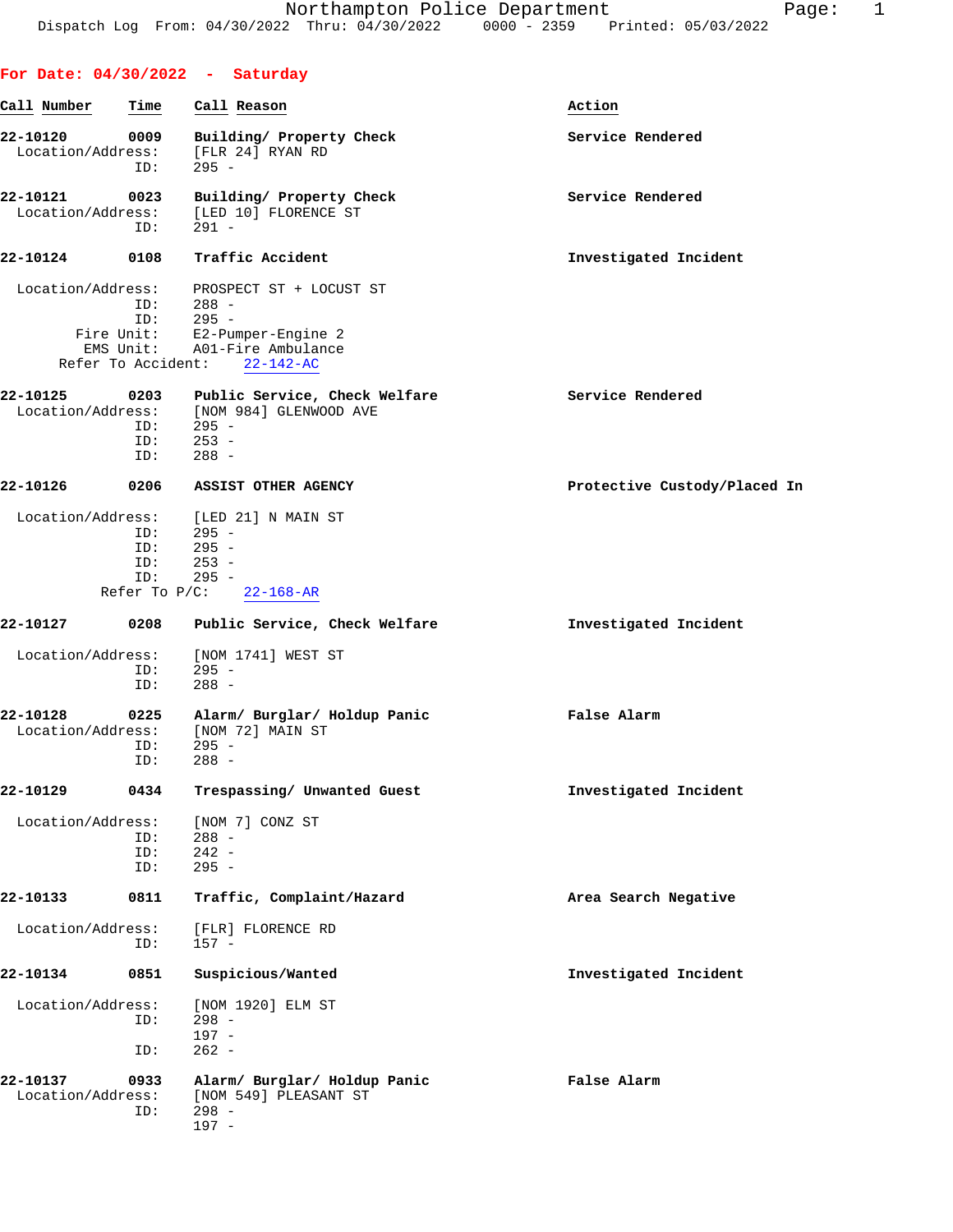|                               |                     | Northampton Police Department                                  | 2<br>Page:<br>Dispatch Log From: 04/30/2022 Thru: 04/30/2022 0000 - 2359 Printed: 05/03/2022 |
|-------------------------------|---------------------|----------------------------------------------------------------|----------------------------------------------------------------------------------------------|
|                               | ID:                 | $287 -$                                                        |                                                                                              |
| 22-10138                      | 1005                | Motor Vehicle Stop                                             | Cite/ Warning Issued/ Traffic                                                                |
| Location/Address:             | ID:                 | PROSPECT ST + PROSPECT CT<br>$298 -$<br>$197 -$                |                                                                                              |
| 22-10139                      | 1018                | Motor Vehicle Stop                                             | Cite/ Warning Issued/ Traffic                                                                |
| Location/Address:             | ID:<br>ID:          | SOUTH ST + EDGEWOOD TER<br>$157 -$<br>$287 -$                  |                                                                                              |
| 22-10140<br>Location/Address: | 1042<br>ID:         | Park and Walk<br>[NOM 933] MAIN ST<br>$287 -$                  | Service Rendered                                                                             |
| 22-10141                      | 1049                | Traffic Enforcement/ Radar                                     | Cite/ Warning Issued/ Traffic                                                                |
|                               | Location:<br>ID:    | [NOM 2444] CITY WIDE<br>$178 -$                                |                                                                                              |
| 22-10142                      | 1049                | Public Service, Check Welfare                                  | Investigated Incident                                                                        |
|                               | Vicinity of:<br>ID: | ELM ST + FRANKLIN ST<br>$298 -$                                |                                                                                              |
|                               | ID:                 | $197 -$<br>$262 -$                                             |                                                                                              |
| 22-10143                      | 1057                | Traffic, Complaint/Hazard                                      | Investigated Incident                                                                        |
| Location/Address:             | ID:                 | ISLAND RD<br>$287 -$                                           |                                                                                              |
| 22-10144                      | 1059                | Investigation                                                  | Investigated Incident                                                                        |
| Location/Address:             | ID:<br>ID:<br>ID:   | FEDERAL ST<br>$270 -$<br>$207 -$<br>$179 -$                    |                                                                                              |
| 22-10145                      |                     | 1102 Alarm/ Healthwatch/ Help                                  | Area Search Negative                                                                         |
| Location/Address:             | ID:                 | [NOM 949] MAIN ST<br>$262 -$                                   |                                                                                              |
| 22-10146<br>Location/Address: | 1128<br>ID:         | Theft/ Larceny<br>[NOM 2265] FRANKLIN ST<br>$298 -$<br>$197 -$ | Report Done                                                                                  |
|                               | Refer To Incident:  | $22 - 829 - OF$                                                |                                                                                              |
| 22-10147<br>Location/Address: | 1131<br>ID:         | Traffic, Complaint/Hazard<br>[NOM 2856] BRIDGE ST<br>$262 -$   | Service Rendered                                                                             |
| 22-10149                      | 1221                | Disturbance                                                    | Investigated Incident                                                                        |
| Location/Address:             | ID:<br>ID:          | [NOM 9] FRUIT ST<br>$262 -$<br>$287 -$                         |                                                                                              |
| 22-10150                      | 1248                | Traffic Accident                                               | Investigated Incident                                                                        |
| Location/Address:             | ID:<br>ID:          | [NOM 2856] BRIDGE ST<br>$262 -$<br>$287 -$                     |                                                                                              |
| 22-10151<br>Location/Address: | 1300                | Traffic, Complaint/Hazard<br>[FLR] MEADOW ST                   | Service Rendered                                                                             |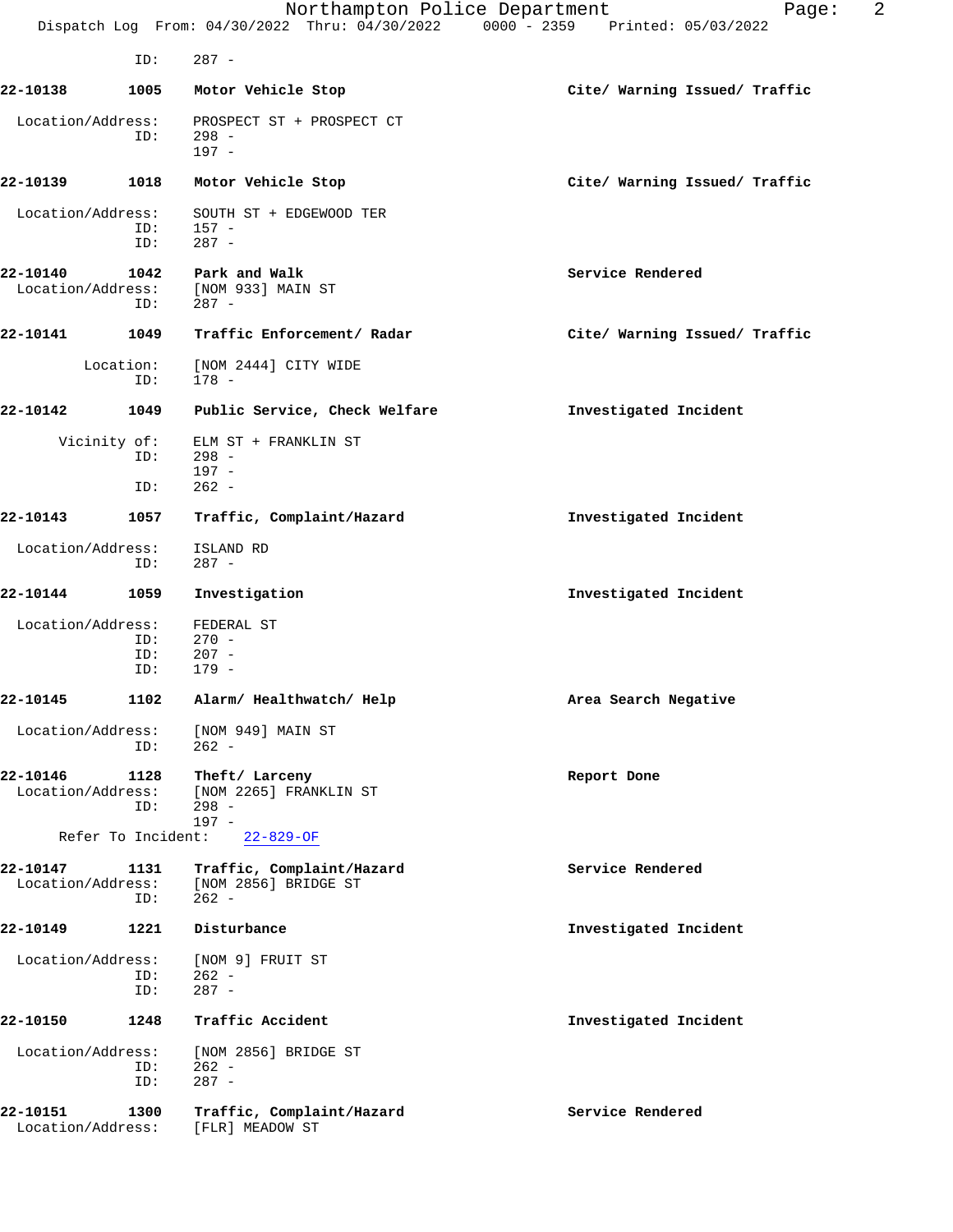|                               |                     | Northampton Police Department<br>Dispatch Log From: 04/30/2022 Thru: 04/30/2022 0000 - 2359 Printed: 05/03/2022 | Page:                 | 3 |
|-------------------------------|---------------------|-----------------------------------------------------------------------------------------------------------------|-----------------------|---|
|                               | ID:                 | $157 -$                                                                                                         |                       |   |
| 22-10152                      | 1300                | Public Service, Check Welfare                                                                                   | Investigated Incident |   |
| Location/Address:             | ID:                 | [FLR] SPRING ST<br>$126 -$                                                                                      |                       |   |
| 22-10154<br>Location/Address: | 1313<br>ID:         | Alarm/ Healthwatch/ Help<br>MAYNARD RD<br>$262 -$                                                               | Accidental Alarm      |   |
|                               | EMS Unit:           | A04-Fire Ambulance                                                                                              |                       |   |
| 22-10156                      | 1420                | Parking Violation                                                                                               | Investigated Incident |   |
| Location/Address:             | ID:                 | [NOM 407] MAIN ST<br>$287 -$                                                                                    |                       |   |
| 22-10157                      | 1423                | Drugs                                                                                                           | Area Search Negative  |   |
| Location/Address:             | ID:                 | [NOM 52] OLD FERRY RD<br>$262 -$                                                                                |                       |   |
| 22-10158                      | 1424                | Disturbance                                                                                                     | Investigated Incident |   |
| Location/Address:             | ID:<br>ID:          | [FLR 239] BRIDGE RD<br>$157 -$<br>$126 -$                                                                       |                       |   |
| 22-10159                      | 1429                | Public Service                                                                                                  | Investigated Incident |   |
| Location/Address:             | ID:                 | [FLR 239] BRIDGE RD<br>$126 -$                                                                                  |                       |   |
| 22-10160<br>Location/Address: | 1434<br>ID:         | Assist/ Service Calls<br>[NOM 188] CENTER ST<br>$287 -$                                                         | Report Done           |   |
|                               |                     | Refer To Incident: 22-830-OF<br>Additional Activity: 04/30/2022 1445 Gonzalez-7700, Ariangna Patrol 8 Hrs 4 Min |                       |   |
| 22-10161                      | 1525                | Motor Vehicle Stop                                                                                              | Verbal Warning Given  |   |
| Location/Address:             | ID:                 | [FLR] WESTHAMPTON RD<br>291 -                                                                                   |                       |   |
| 22-10162<br>Location/Address: | 1530<br>ID:         | Motor Vehicle Stop<br>[FLR] WESTHAMPTON RD + WOODLAND DR<br>$291 -$                                             | Service Rendered      |   |
| 22-10163                      | 1532                | Traffic, Complaint/Hazard                                                                                       | Area Search Negative  |   |
| Location/Address:             | ID:<br>ID:          | ELM ST + N ELM ST<br>$298 -$<br>$298 -$                                                                         |                       |   |
| 22-10168<br>Location/Address: | 1644<br>ID:         | ASSIST OTHER AGENCY<br>[EAA 2] PAYSON AVE<br>$292 -$                                                            | Service Rendered      |   |
| 22-10170                      | 1658                | Motor Vehicle Stop                                                                                              | Verbal Warning Given  |   |
|                               | Vicinity of:<br>ID: | [LED 21] N MAIN ST<br>$298 -$                                                                                   |                       |   |
| 22-10172<br>Location/Address: | 1704<br>ID:<br>ID:  | Suspicious/Wanted<br>[FLR 244] W FARMS RD<br>$291 -$<br>$298 -$                                                 | Report Done           |   |
|                               | Refer To Incident:  | $22 - 832 - OF$                                                                                                 |                       |   |
| 22-10174<br>Location/Address: | 1734                | ASSIST OTHER AGENCY<br>[LED 21] N MAIN ST                                                                       | Service Rendered      |   |